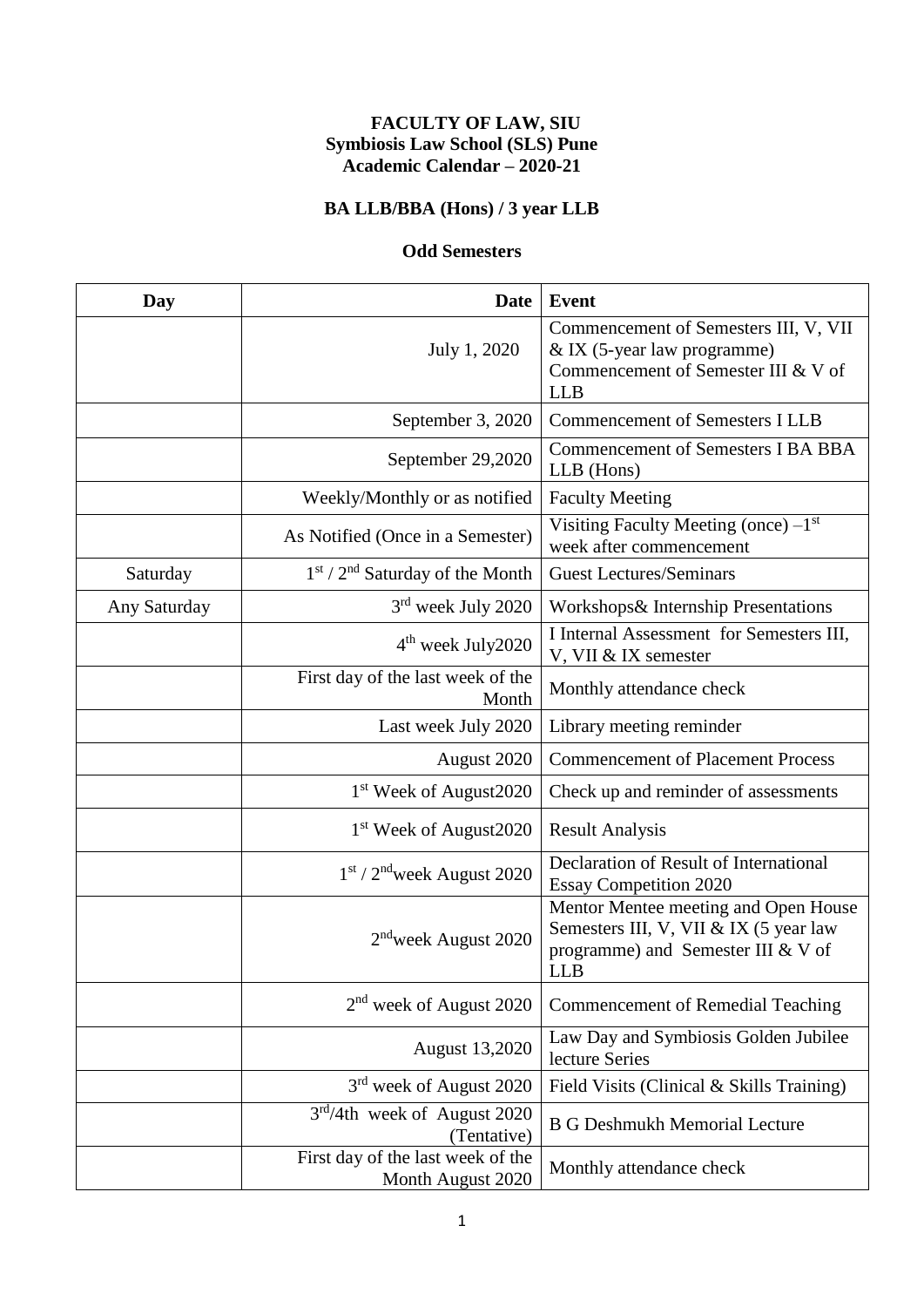|                       | Last week of August 2020                         | Library meeting reminder                                                                               |
|-----------------------|--------------------------------------------------|--------------------------------------------------------------------------------------------------------|
|                       | Mid August                                       | Open House                                                                                             |
| Any Saturday          | September 2020                                   | <b>Internship Presentation</b>                                                                         |
|                       | September 2020                                   | Viva, Practical Training Journal for final<br>year students                                            |
|                       | 1st week of September2020                        | Cell activity week<br>(Film<br>Festival/Workshops/Seminars/Guest<br>Lectures)(2 Cells in a given year) |
|                       | 1st week of September2020                        | I Internal Assessment to be completed<br>for II, III, IV and V years                                   |
|                       | September 29,2020                                | <b>Commencement of Semester I BA/BBA</b><br>LL.B                                                       |
|                       | $2nd$ week of September                          | Check up and reminder of assessments<br>for $2^{nd}$ $3^{rd}$ 4 <sup>th</sup> and $5^{th}$ year.       |
|                       | $2nd$ -3 <sup>rd</sup> week September            | Internal Induction Programs for First<br>Year BA/BBA LLB Hons and First year<br><b>LLB</b>             |
|                       | First day of the Last week of<br>September       | Monthly Attendance Check                                                                               |
|                       | Last week September / First week<br>October 2020 | Common Commence Programme                                                                              |
|                       | 1 <sup>st</sup> week of February 2021            | <b>Commencement of Remedial Teaching</b>                                                               |
|                       | September/October 2020                           | Legal Aid Camp (Tentative)                                                                             |
|                       | 2 <sup>nd</sup> week of October 2020             | <b>Internal Assessment</b>                                                                             |
|                       | 3 <sup>rd</sup> week of October                  | Mentor Mentee meeting                                                                                  |
|                       | October 2020                                     | <b>International Essay Competition</b><br>(Announcement)                                               |
|                       | 1 <sup>st</sup> week of October 2020             | First Internal assessment Sem I BA/BBA<br>LLB Hons and LLB 3 <sup>rd</sup> year                        |
|                       | October / November 2020                          | Symptoms                                                                                               |
|                       | $1st$ -2 <sup>nd</sup> week of November 2020     | <b>Internal Assessment</b>                                                                             |
|                       | November 9, 2020(Tentative)                      | $1st$ IQC meeting                                                                                      |
|                       | November 2020                                    | <b>BoS</b>                                                                                             |
| Thursday to<br>Monday | November 12-16,2020                              | Diwali Break                                                                                           |
|                       | 3rd week of November 2020                        | Semester End Exam for $2nd$ , $3rd$ & $4th$ yr<br>BA/BBA LL.B and 2 <sup>nd</sup> yr LL.B              |
|                       | 1 st week December 2020                          | <b>Field Visits</b>                                                                                    |
|                       | 1 st week December 2020                          | Even Semester Backlog Exam                                                                             |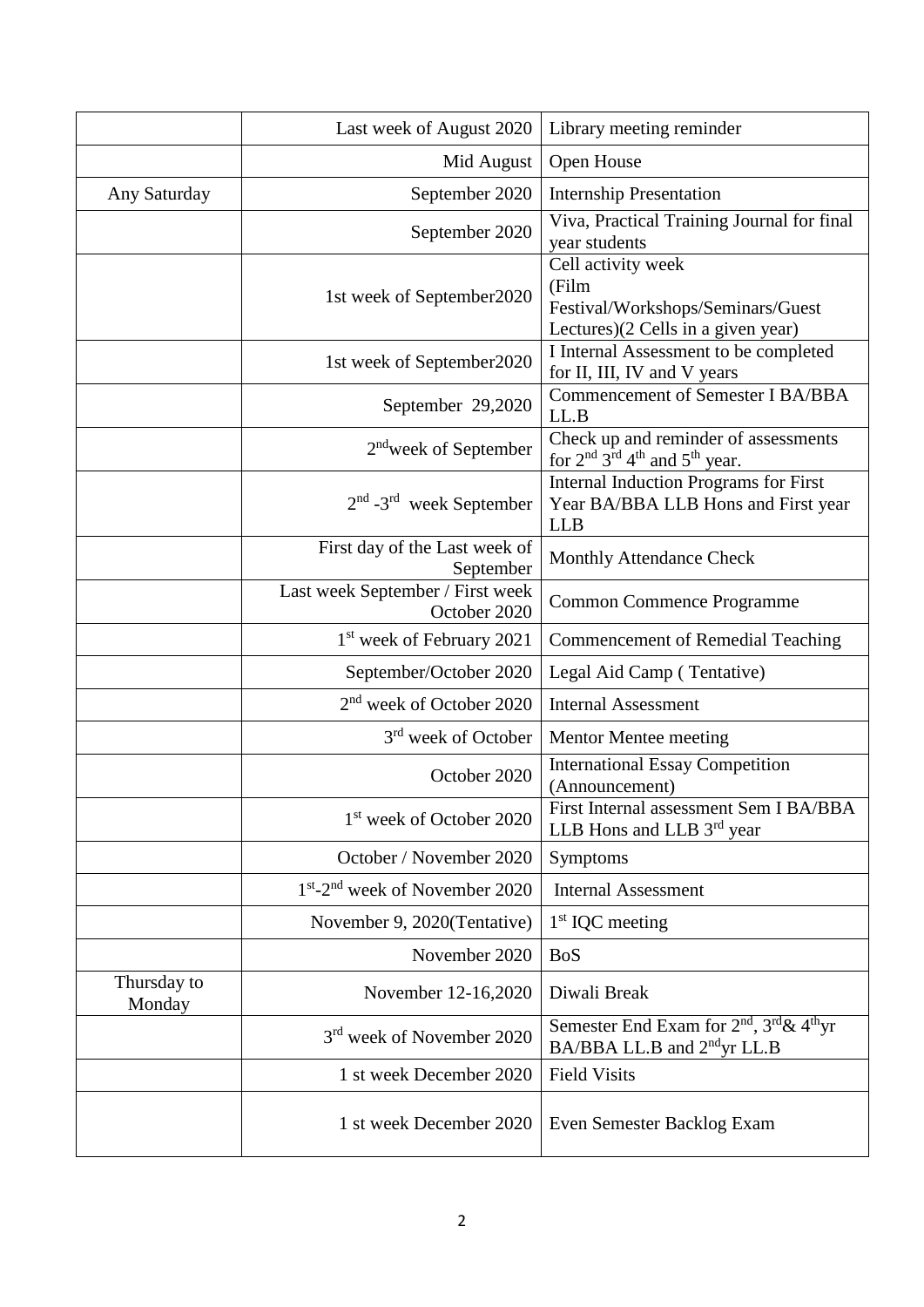| 3rd week December2020                                                                                          | National and International Essay<br>Competition<br>Announcement                               |
|----------------------------------------------------------------------------------------------------------------|-----------------------------------------------------------------------------------------------|
| December 24th, 2020                                                                                            | Last Day of Teaching for Semester III,<br>V, VII, IX BA BBA LLB (Hons)<br>Semester III, V LLB |
| February 8, 2021<br>January 13, 2021                                                                           | Last day of teaching Semester I BA/BBA<br>$LL.B$ (Hons)<br>Last day of teaching sem I LLB     |
| January 9,2021 (Tentative)                                                                                     | $2nd$ IQC meeting                                                                             |
| 28 <sup>th</sup> Dec 2020 (Release of Paper)                                                                   | Semester End Exam Semester III, V, VII,<br>IX BA BBA LLB                                      |
| $11th$ Jan 2021 (Viva Commencement)                                                                            | Semester End Exam Semester III, V LLB                                                         |
| January 2021                                                                                                   | <b>Book Review Competition</b>                                                                |
| $3rd/4th$ week of<br>January2021(Tentative)                                                                    | Nani A. Palkhiwala Elocution<br>Competition                                                   |
| January 16, 2021 (Release of Paper)<br>to Jan 25, 2021 (Viva Commences)                                        | Semester end exam Semester I LLB and                                                          |
| February 11 <sup>th</sup> , 2021 (Release of<br>Paper) to February 18 <sup>th</sup> , 2021 (Viva<br>Commences) | Semester end Exam Sem I BA/BBA LLB<br>(Hons)                                                  |
| 1 <sup>st</sup> week February 2021                                                                             | Backlog exams                                                                                 |
| January / February/ March                                                                                      | <b>TAP</b>                                                                                    |

## **Academic Calendar – 2020-21**

# **BA LLB/BBA LLB (Hons.) / 3 year LLB**

### **Even Semesters**

| Day | Date            | <b>Event</b>                                                                          |
|-----|-----------------|---------------------------------------------------------------------------------------|
|     | February15,2021 | Commencement of Semester IV, VI,<br>VIII of BA BBA LLB(Hons), IV, VI of<br><b>LLB</b> |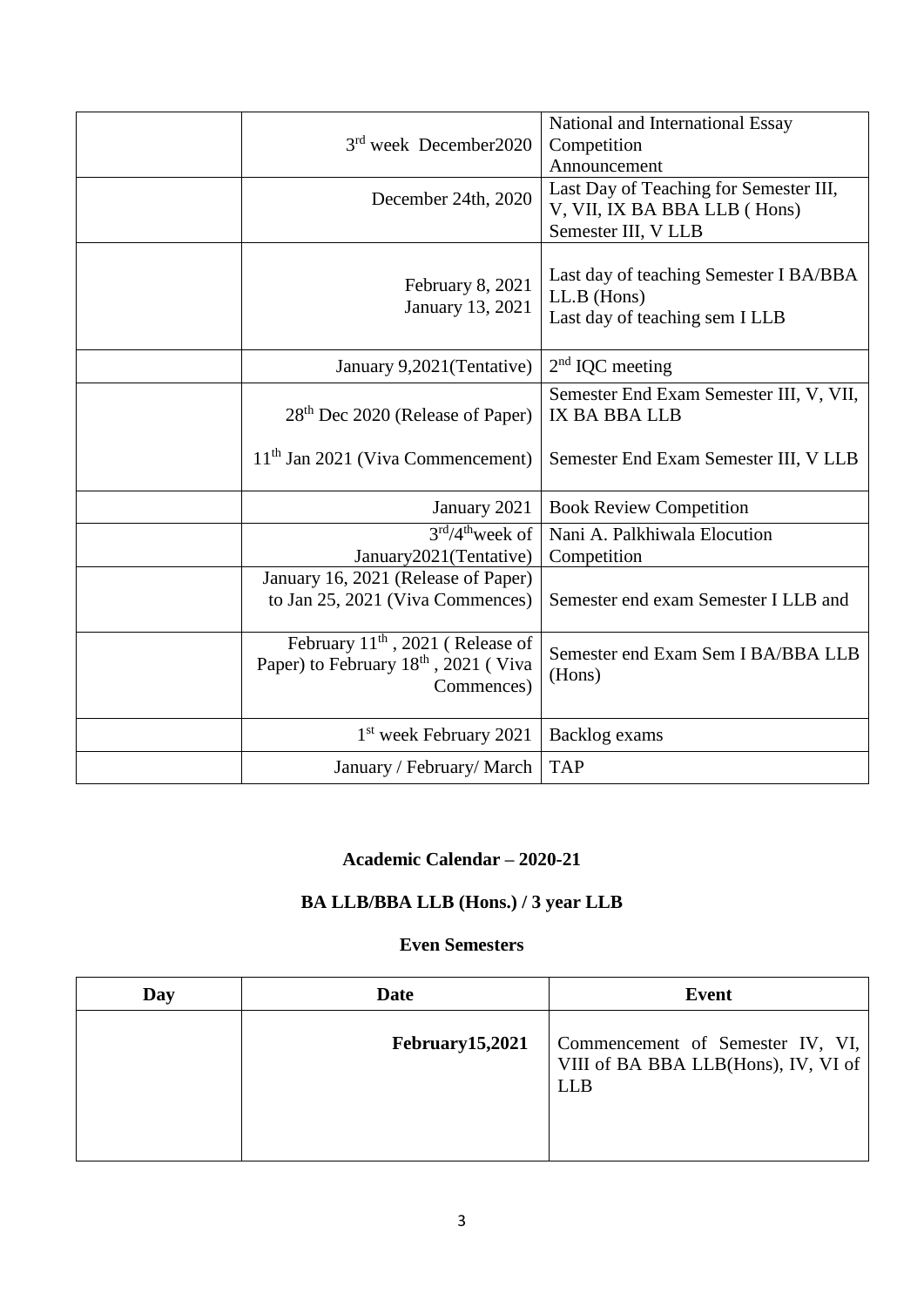|                  | March, 8, 2021                                     | <b>Commencement of Semester II BA/BBA</b><br>LLB (Hons)                                                                         |
|------------------|----------------------------------------------------|---------------------------------------------------------------------------------------------------------------------------------|
|                  | February $1st$ , 2021                              | Commencement of Semester X of BA<br><b>BBALLB,</b>                                                                              |
|                  | $22nd$ February<br>2021                            | Commencement of Semester II LLB<br>(Hons)                                                                                       |
|                  | Weekly/Monthly or as notified                      | <b>Faculty Meeting</b>                                                                                                          |
|                  | As Notified (Once in a Semester)                   | <b>Visiting Faculty Meeting</b>                                                                                                 |
| Saturday         | $1st / 2nd$ Saturday in $2nd$ Month of<br>Semester | Guest Lectures/Seminars (One)                                                                                                   |
| Any Saturday     | One Saturday a month                               | Workshops                                                                                                                       |
|                  | Last day of the month                              | Monthly attendance check                                                                                                        |
| Saturday         | March 2021(Tentative)                              | Law Day& Justice Y. V. Chandrachud<br><b>Memorial Public Lecture Series</b>                                                     |
|                  | $12^{th}$ , $13^{th}$ March 2021                   | <b>SYMROLIC</b>                                                                                                                 |
|                  | 19, 20,21 March 2021(Tentative)                    | <b>SICTA</b>                                                                                                                    |
|                  | Mid March 2021                                     | Assessment for 1 <sup>st</sup><br>I Internal<br>year<br>BA/BBA LLB hons and LLB                                                 |
| Friday – Sunday  | March 2021 (Tentative)                             | Symbhav - Cultural Fest                                                                                                         |
|                  | Mid April 2021                                     | Parent - Teacher Interaction Week for<br>1 <sup>st</sup> & 4 <sup>th</sup> year BA/BBA LLB Hons and 1 <sup>st</sup><br>year LLB |
|                  | Mid April 2021                                     | II Internal Assessment for $2nd 3rd 4th$ and<br>5 <sup>th</sup> years                                                           |
|                  | Last week March 2021 (tentative)                   | Check up and reminder of assessments                                                                                            |
|                  | Last Week of March 2021 (tentative)                | <b>Award Ceremony</b>                                                                                                           |
|                  | Last day of the month                              | Monthly attendance check                                                                                                        |
| Saturday         | March 13,2021 (Tentative)                          | $3rd$ IQC meeting                                                                                                               |
|                  | First week March 2021                              | Announcement of Result of<br>National<br>International<br>and<br>Essay<br>Competition                                           |
|                  | 2 <sup>nd</sup> week of March 2021                 | Cell activity week                                                                                                              |
|                  | Last week March 2021                               | Check up and reminder of assessments                                                                                            |
|                  | Last week March2021<br>May 2021                    | Backlog exam                                                                                                                    |
| Saturday/ Sunday | April 2021 (Tentative)                             | Alumni Meet                                                                                                                     |
|                  | Last day of the month                              | Monthly attendance check                                                                                                        |
|                  | $1st / 2nd$ week of April2021                      | <b>Commencement of Placement Process</b>                                                                                        |
|                  | Last week of April 2021                            | Farewell                                                                                                                        |